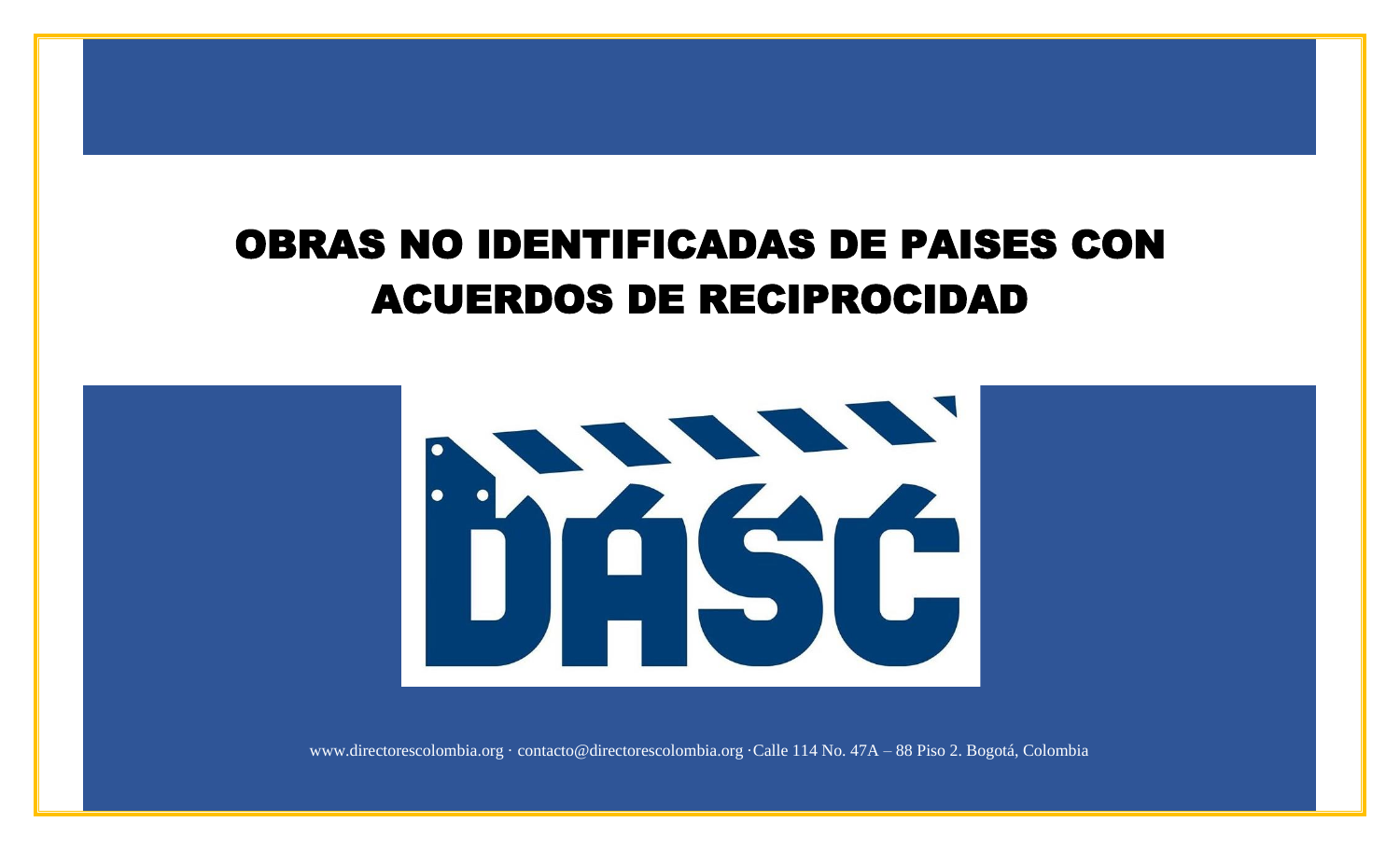## 1.1. OBRAS NO IDENTIFICADAS DE PAISES CON ACUERDOS DE RECIPROCIDAD



**OBRAS NO IDENTIFICADAS DE PAISES CON ACUERDOS DE RECIPROCIDAD**

FECHA: 29/03/2022

VERSION: 2

| <b>TITULO</b>               | <b>DIRECTOR</b>        | <b>NACIONALIDAD</b> | <b>PERIODO RECUDO</b> |
|-----------------------------|------------------------|---------------------|-----------------------|
| <b>ABISMO DE PASION</b>     |                        |                     |                       |
|                             | SERGIO CATANO          | <b>MEXICO</b>       | 2017-2020             |
| <b>AISLADOS</b>             |                        |                     |                       |
|                             | DAVID MARQUEZ          | COLOMBIA            | 2017-2020             |
| <b>AMARTE ASI FRIJOLITO</b> |                        |                     |                       |
|                             | <b>HERIBERTO LOPEZ</b> | ARGENTINA, MEXICO   | 2017-2020             |
| <b>ASALTO A WALL STREET</b> |                        |                     |                       |
|                             | <b>UWEL BOLL</b>       | ALEMANIA            | 2017-2020             |
| ASI ES LA VIDA              |                        |                     |                       |
|                             | <b>JULIO RABADAN</b>   | COLOMBIA            | 2017-2020             |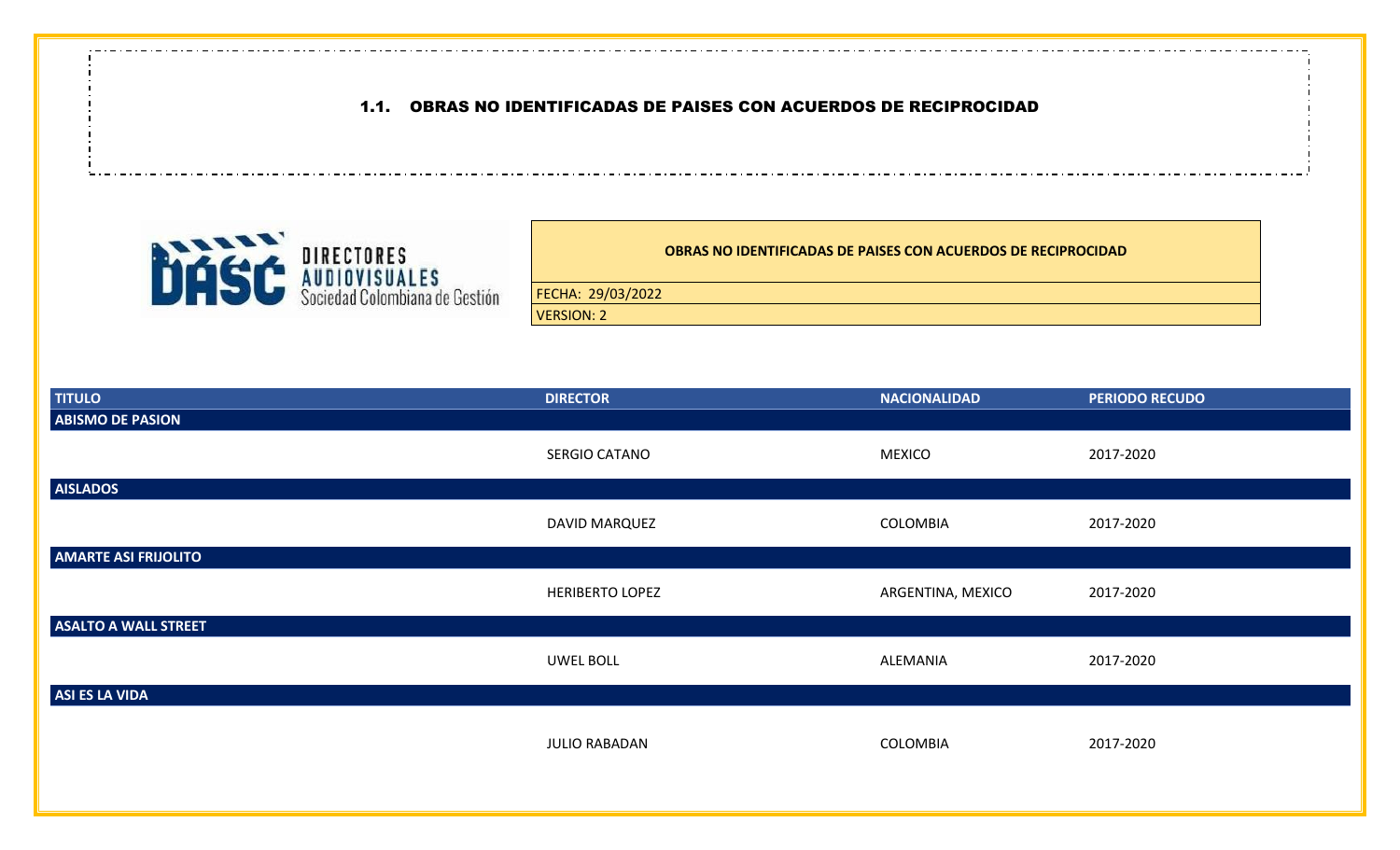| <b>ASTERIX: EL SECRETO DE LA POCION MAGICA</b> |                        |                  |           |
|------------------------------------------------|------------------------|------------------|-----------|
| <b>BARRABAS</b>                                | ALEXANDRE ASTIER       | FRANCIA, BELGICA | 2017-2020 |
|                                                | RICHARD FLEISHER       | ITALIA, USA      | 2017-2020 |
| <b>CAER EN TENTACION</b>                       | JUAN PABLO BLANCO      | <b>MEXICO</b>    | 2017-2020 |
| <b>CHESPIRITO</b>                              |                        |                  |           |
|                                                | <b>SERGIO PENA</b>     | <b>MEXICO</b>    | 2017-2020 |
| <b>CIUDAD DELIRIO</b>                          |                        |                  |           |
|                                                | MARIA GUTIERREZ        | COLOMBIA, ESPAÑA | 2017-2020 |
| <b>COMO DICE EL DICHO</b>                      |                        |                  |           |
|                                                | <b>EMANUEL DUPRES</b>  | <b>MEXICO</b>    | 2017-2020 |
| <b>CORAZON INDOMABLE</b>                       |                        |                  |           |
|                                                | <b>VICTOR FOULLIOX</b> | <b>MEXICO</b>    | 2017-2020 |
| <b>CUANDO ME ENAMORO</b>                       |                        |                  |           |
|                                                | KARINA DUPREZ          | <b>MEXICO</b>    | 2017-2020 |
| <b>CUNA DE LOBOS</b>                           |                        |                  |           |
|                                                | <b>CARLOS TELLEZ</b>   | <b>MEXICO</b>    | 2017-2020 |
| DE QUE TE QUIERO, TE QUIERO                    |                        |                  |           |
|                                                | ARMANDO QUINONES       | <b>MEXICO</b>    | 2017-2020 |
| <b>EL CHAPULIN COLORADO</b>                    |                        |                  |           |
|                                                | ROBERTO GOMEZ          | <b>MEXICO</b>    | 2017-2020 |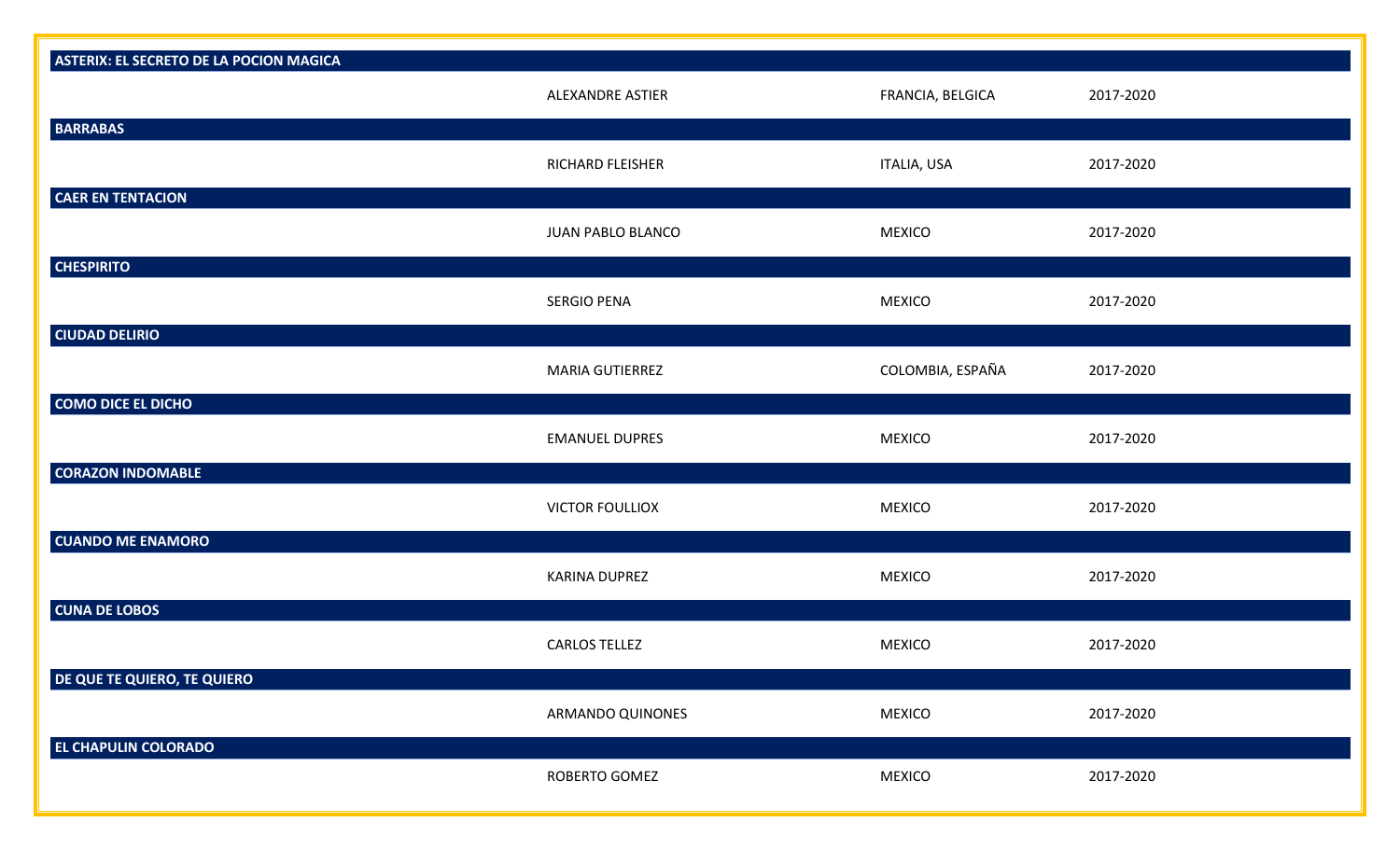| EL CHAVO ANIMADO                                      | <b>HERIBERTO LOPEZ</b> | <b>MEXICO</b>          | 2017-2020 |
|-------------------------------------------------------|------------------------|------------------------|-----------|
| EL CHAVO DEL OCHO                                     | ROBERTO GOMEZ BOLAÑOS  | <b>MEXICO</b>          | 2017-2020 |
| <b>EL CHEMA</b>                                       | NICHOLAS BLASI         | <b>MEXICO</b>          | 2017-2020 |
| EL CUERPO DEL DESEO                                   | <b>DANNY GAVIDIA</b>   | <b>MEXICO</b>          | 2017-2020 |
| EL GRAN ROBO                                          | <b>JEROME GUIOT</b>    | FRANCIA, BELGICA, USA  | 2017-2020 |
| EL HOMBRE DE LA CASA                                  | SANTIAGO SANCHEZ       | <b>USA</b>             | 2017-2020 |
| <b>EL NINO Y EL PAPA</b><br><b>EL PEQUEÑO VAMPIRO</b> | RODRIGO CASTANO        | <b>MEXICO</b>          | 2017-2020 |
| EL SENOR DE LOS CIELOS                                | RICHARD CLAUSS         | ALEMANIA, PAISES BAJOS | 2017-2020 |
| <b>EN TIERRAS SALVAJES</b>                            | <b>WALTER DOHENER</b>  | COLOMBIA, MEXICO       | 2017-2020 |
| <b>ENTERRADO</b>                                      | FERNANDO NESME         | <b>MEXICO</b>          | 2017-2020 |
|                                                       | RODRIGO CORTEZ         | ESPAÑA                 | 2017-2020 |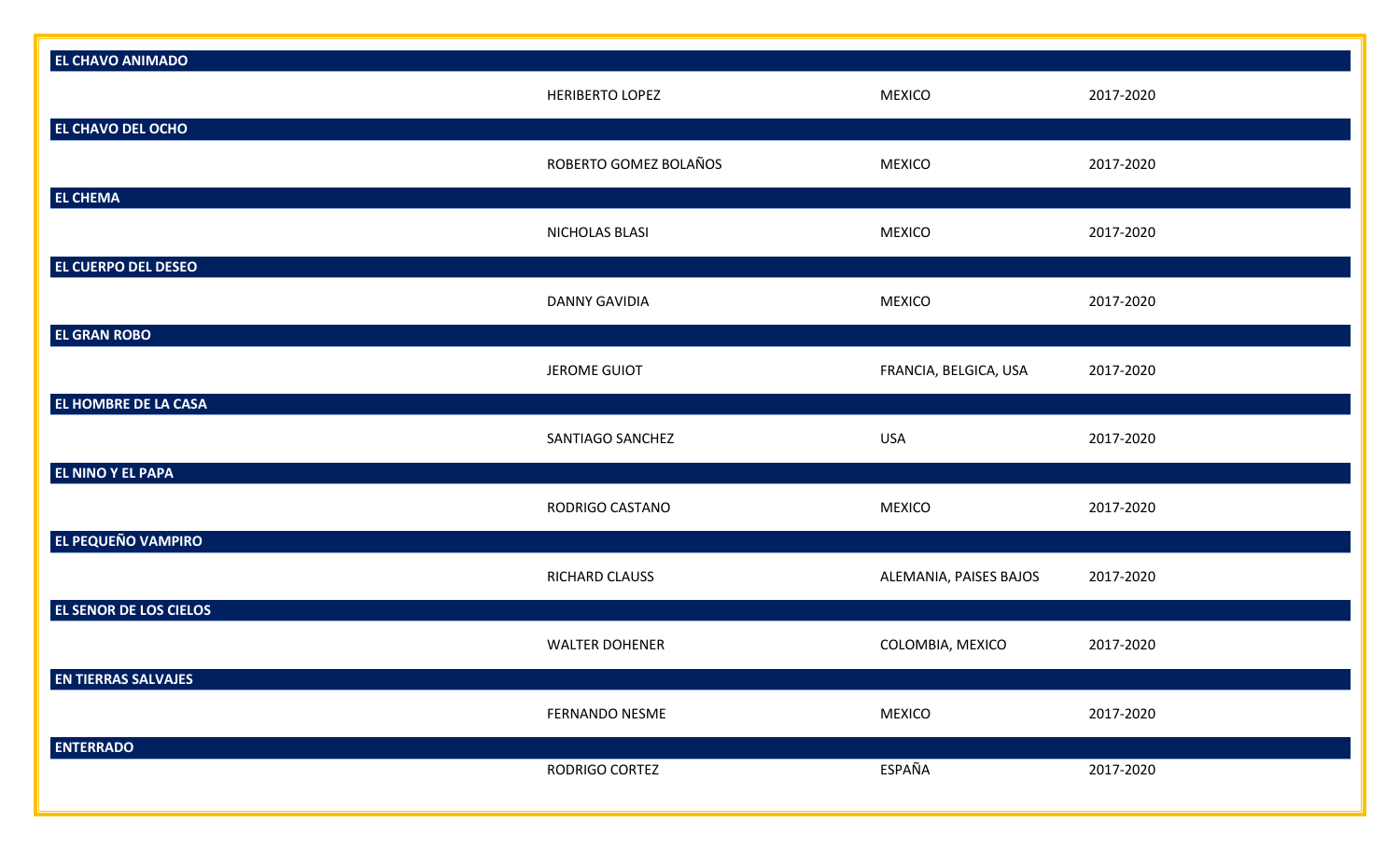| <b>FALSA IDENTIDAD</b>             |                                    |                                       |           |
|------------------------------------|------------------------------------|---------------------------------------|-----------|
|                                    | <b>CONRADO MARTINEZ</b>            | <b>MEXICO</b>                         | 2017-2020 |
| <b>GABO, LA MAGIA DE LO REAL</b>   | <b>CHRISTOPHER JUSTIN COURTNEY</b> | ESPAÑA, COLOMBIA, UK,<br>FRANCIA, USA | 2017-2020 |
| <b>HAPPY FEET 2: EL PINGUINO</b>   | <b>GEORGE MILLER</b>               | AUSTRALIA, USA                        | 2017-2020 |
| <b>KARABUDJAN</b>                  | LUIS SIERRA DE LA TORRE            | COLOMBIA, ESPAÑA                      | 2017-2020 |
| <b>LA PATRONA</b>                  | <b>CARLOS VILLEGAS</b>             | <b>MEXICO</b>                         | 2017-2020 |
| LA PILOTO                          | <b>JAVIER BARROSO</b>              | <b>MEXICO</b>                         | 2017-2020 |
| LA QUE NO PODIA AMAR               | <b>SALVADOR GARCINI</b>            | <b>MEXICO</b>                         | 2017-2020 |
| LA USURPADORA                      | <b>KARINA DUPRES</b>               | <b>MEXICO</b>                         | 2017-2020 |
| LAS VACACIONES DEL PEQUEÑO NICOLAS | <b>LAURENT TIRARD</b>              | <b>FRANCIA</b>                        | 2017-2020 |
| LATINOS, EL CORREDOR DE LA MUERTE  | <b>DAVID BERIAIN</b>               | ESPAÑA, ARGENTINA                     | 2017-2020 |
| LILLY Y LA NAVIDAD EMBRUJADA       | <b>WOLFANG GROOS</b>               | ALEMANIA                              | 2017-2020 |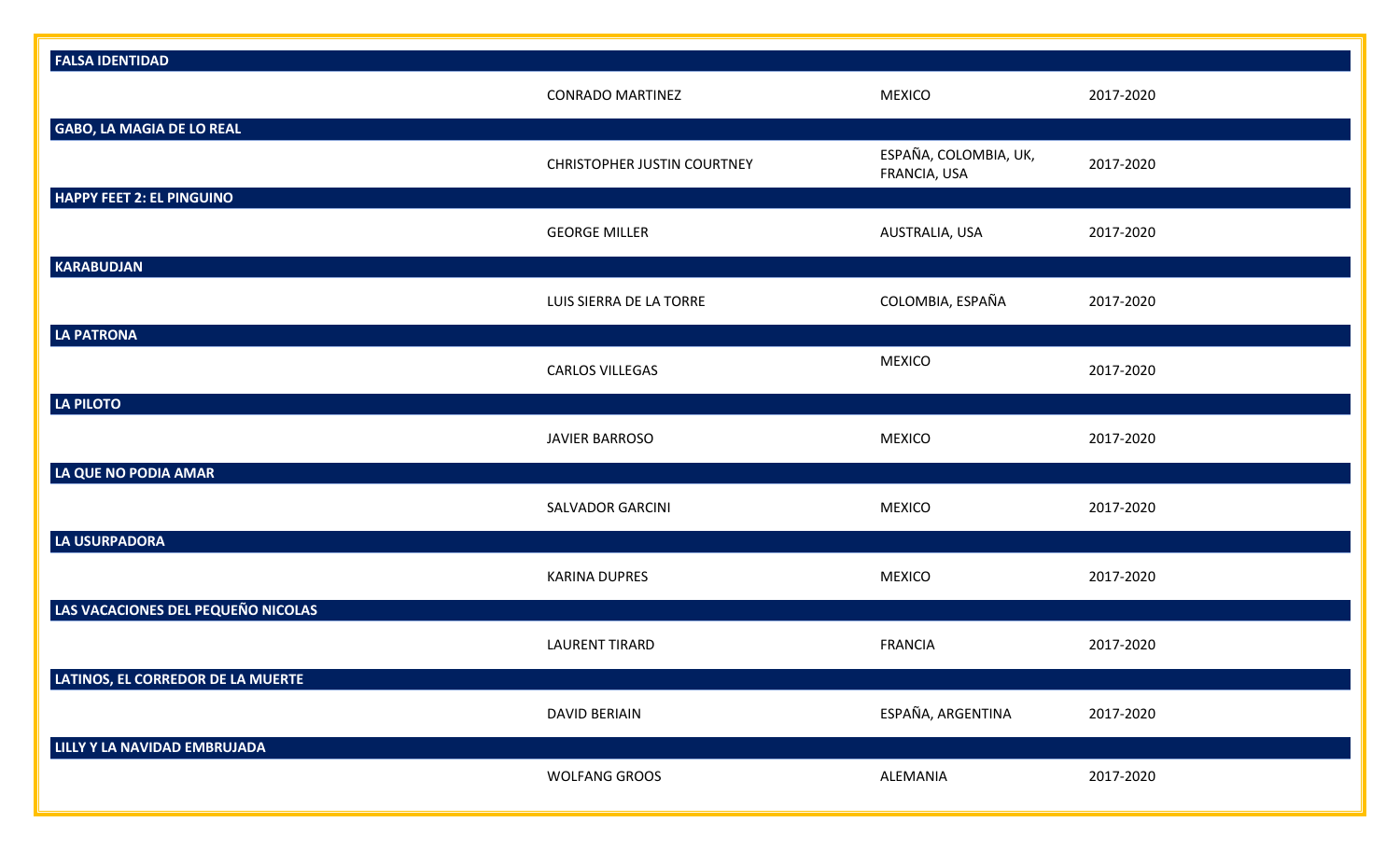| LO QUE LA VIDA ME ROBO         |                             |                                         |           |
|--------------------------------|-----------------------------|-----------------------------------------|-----------|
|                                | SERGIO CATANO               | <b>MEXICO</b>                           | 2017-2020 |
| LOS VIAJES DE GULLIVER         |                             |                                         |           |
|                                | CRUZ DELGADO                | USA,                                    | 2017-2020 |
| LUIS MIGUEL LA SERIE           |                             |                                         |           |
|                                | HUMBERTO HINOJOSA           | <b>MEXICO</b>                           | 2017-2020 |
| <b>MANOS SUCIAS</b>            |                             |                                         |           |
|                                | LOMA HERNANDEZ JOSE ANTONIO | COLOMBIA, USA                           | 2017-2020 |
| <b>MASACRE EN LA CARCEL 13</b> |                             |                                         |           |
|                                | <b>JEAN RICHET</b>          | USA, FRANCIA                            | 2017-2020 |
| <b>MEDIO MUERTO</b>            |                             |                                         |           |
|                                | <b>MICHEL PAUL</b>          | USA                                     | 2017-2020 |
| <b>MI ADORABLE MALDICION</b>   |                             |                                         |           |
|                                | <b>EDUARDO SAID</b>         | <b>MEXICO</b>                           | 2017-2020 |
| MI MARIDO TIENE FAMILIA        |                             |                                         |           |
|                                |                             |                                         |           |
|                                | <b>AURELIO AVILA</b>        | <b>MEXICO</b>                           | 2017-2020 |
| <b>MI VILLANO FAVORITO 2</b>   |                             |                                         |           |
|                                | <b>CRHIS RENAUD</b>         | USA, FRANCIA, JAPON                     | 2017-2020 |
| <b>PLAN DE ESCAPE</b>          |                             |                                         |           |
|                                | <b>JOSE DORRONSORO</b>      | SUECIA                                  | 2017-2020 |
| <b>PORFIRIO</b>                |                             |                                         |           |
|                                | MIGUEL HERNANDEZ            | COLOMBIA, ARGENTINA,<br>URUGUAY, ESPAÑA | 2017-2020 |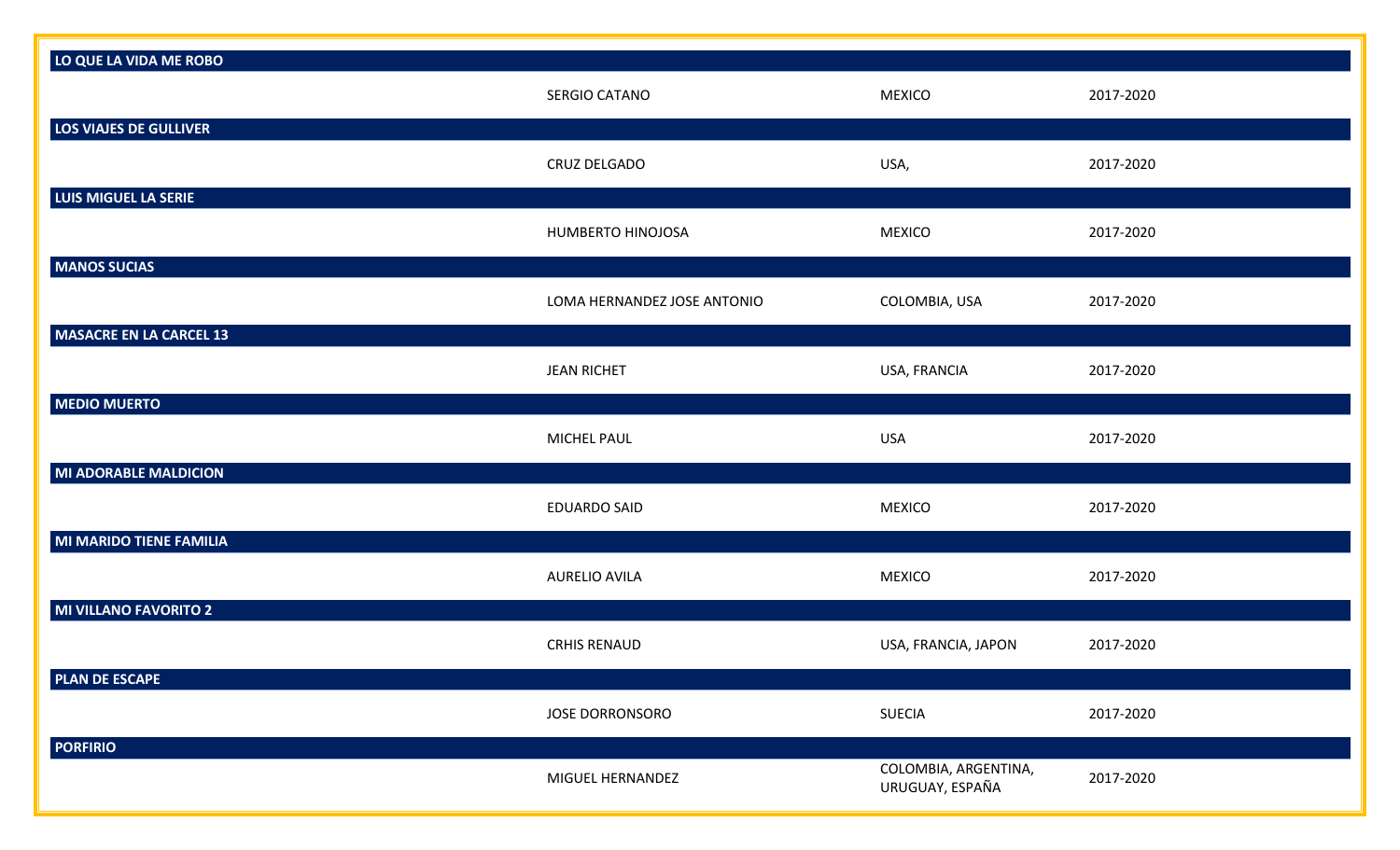| <b>PRESO NO. 1</b>           |                         |                                      |           |
|------------------------------|-------------------------|--------------------------------------|-----------|
|                              | PEDRO IBARRA            | <b>MEXICO</b>                        | 2017-2020 |
| <b>SANGRE BLANCA</b>         |                         |                                      |           |
|                              | <b>BARBARA SARASOLA</b> | ARGENTINA                            | 2017-2020 |
| <b>SIN TU MIRADA</b>         |                         |                                      |           |
|                              | ALEXANDRA SCHIFFNER     | <b>MEXICO</b>                        | 2017-2020 |
| <b>SOY TU DUEÑA</b>          |                         |                                      |           |
|                              | RICARDO DE LA PARRA     | <b>MEXICO</b>                        | 2017-2020 |
| TE DOY LA VIDA               |                         |                                      |           |
|                              | SERGIO CATANO           | <b>MEXICO</b>                        | 2017-2020 |
| <b>TERESA</b>                |                         |                                      |           |
|                              | <b>MONICA MIGUEL</b>    | <b>MEXICO</b>                        | 2017-2020 |
| THE LITTLE GHOST             |                         |                                      |           |
|                              | <b>CURT LINDA</b>       | ALEMANIA                             | 2017-2020 |
| <b>TODOS LO SABEN</b>        |                         |                                      |           |
|                              | <b>ASGHAR FARHADI</b>   | ESPAÑA, FRANCIA, ARGENTINA 2017-2020 |           |
| UN BUEN HOMBRE               |                         |                                      |           |
|                              | JUAN MORENO MARTINEZ    | ESPAÑA                               | 2017-2020 |
| UN REFUGIO PARA EL AMOR      |                         |                                      |           |
|                              | <b>EDUARDO SAID</b>     | <b>MEXICO</b>                        | 2017-2020 |
| <b>UNA CIGUEÑA EN APUROS</b> |                         |                                      |           |
|                              | <b>TOBIAS GENKEL</b>    | ALEMANIA                             | 2017-2020 |